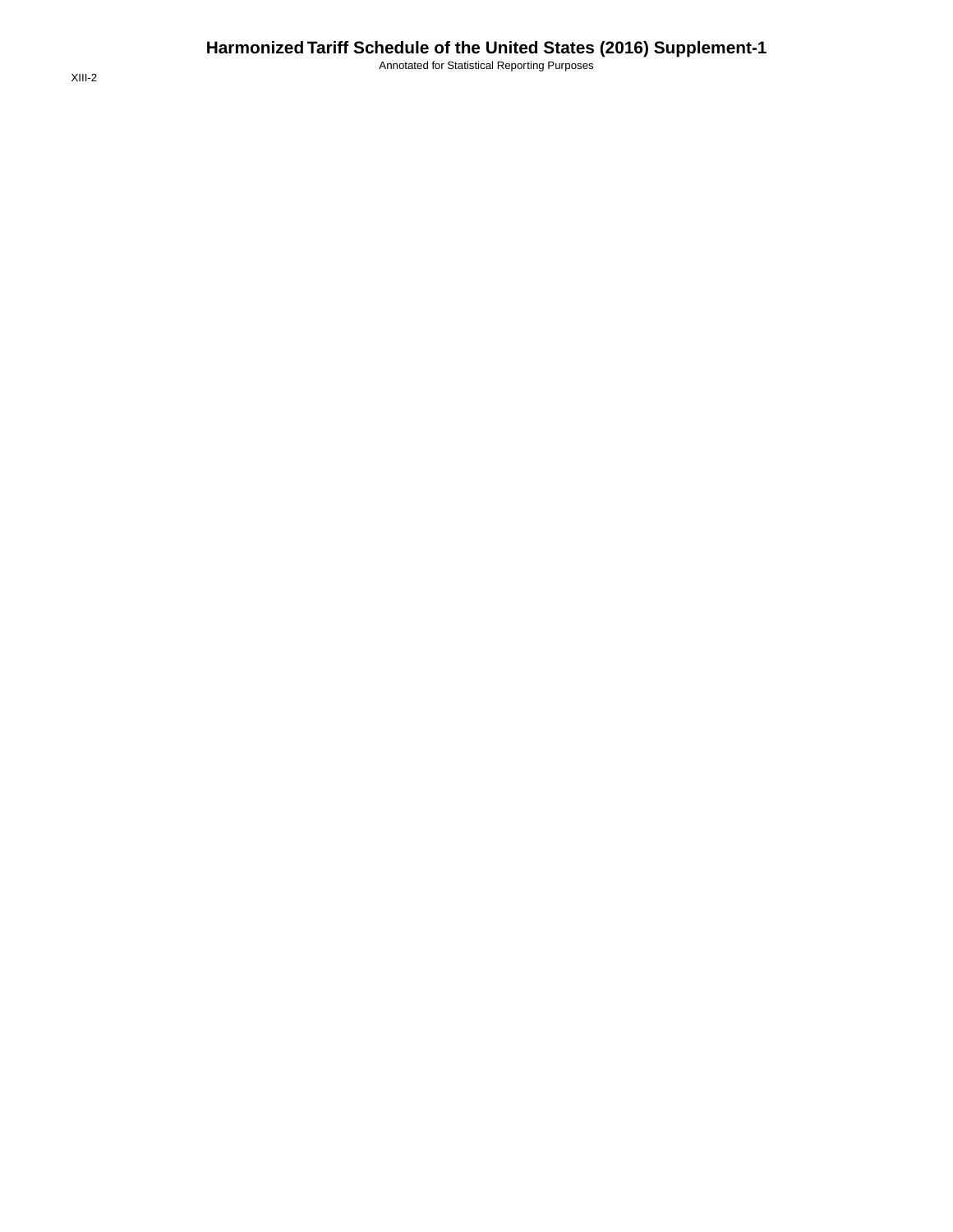Annotated for Statistical Reporting Purposes

#### CHAPTER 68

#### ARTICLES OF STONE, PLASTER, CEMENT, ASBESTOS, MICA OR SIMILAR MATERIALS

#### **Notes**

XIII 68-1

- 1. This chapter does not cover:
	- (a) Goods of chapter 25;
	- (b) Coated, impregnated or covered paper and paperboard of heading 4810 or 4811 (for example, paper and paperboard coated with mica powder or graphite, bituminized or asphalted paper and paperboard);
	- (c) Coated, impregnated or covered textile fabric of chapter 56 or 59 (for example, fabric coated or covered with mica powder, bituminized or asphalted fabric);
	- (d) Articles of chapter 71;
	- (e) Tools or parts of tools, of chapter 82;
	- (f) Lithographic stones of heading 8442;
	- (g) Electrical insulators (heading 8546) or fittings of insulating material of heading 8547;
	- (h) Dental burrs (heading 9018);
	- (ij) Articles of chapter 91 (for example, clocks and clock cases);
	- (k) Articles of chapter 94 (for example, furniture, lamps and lighting fittings, prefabricated buildings);
	- (l) Articles of chapter 95 (for example, toys, games and sports equipment);
	- (m) Articles of heading 9602, if made of materials specified in note 2(b) to chapter 96; or of heading 9606 (for example, buttons), 9609 (for example, slate pencils) or 9610 (for example, drawing slates); or
	- (n) Articles of chapter 97 (for example, works of art).
- 2. In heading 6802 the expression "worked monumental or building stone" applies not only to the varieties of stone referred to in heading 2515 or 2516, but also to all other natural stone (for example, quartzite, flint, dolomite and steatite) similarly worked; it does not, however, apply to slate.

#### Additional U.S. Notes

- 1. For the purposes of heading 6802, the term " slabs" embraces flat stone pieces, not over 5.1 cm in thickness, having a facial area of 25.8 cm<sup>2</sup> or more, the edges of which have not been beveled, rounded or otherwise processed except such processing as may be needed to facilitate installation as tiling or veneering in building construction.
- 2. For the purposed of heading 6810, the term " tiles" does not include any article 3.2 cm or more in thickness.

[**Compiler's note:** All provisions of subchapter II of chapter 99 have expired; footnote references are shown for reference only]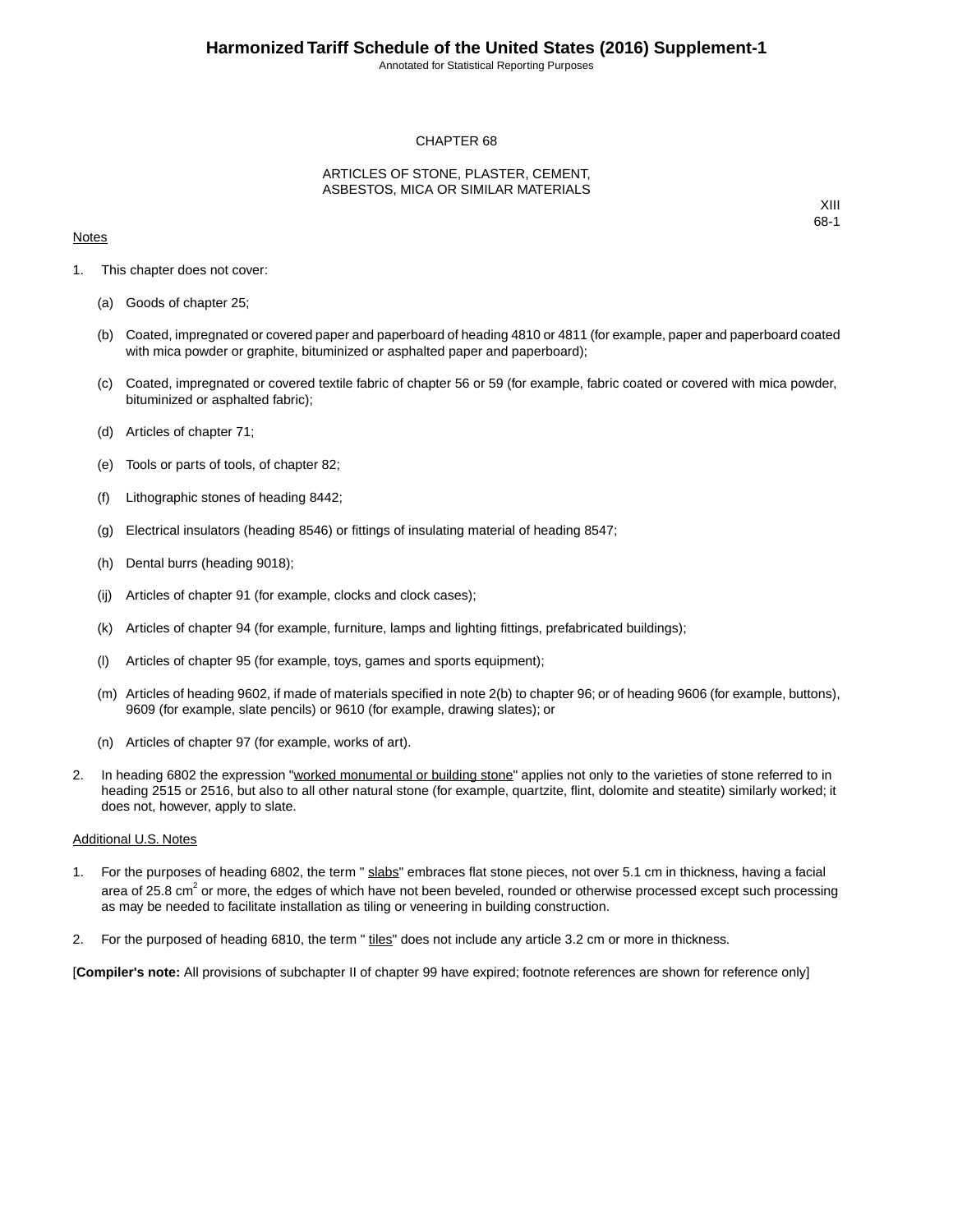Annotated for Statistical Reporting Purposes

| Heading/      | Stat.       |                                                                                                                                                                                                                                                                                                             | Unit           |         |                                                                                        |     |
|---------------|-------------|-------------------------------------------------------------------------------------------------------------------------------------------------------------------------------------------------------------------------------------------------------------------------------------------------------------|----------------|---------|----------------------------------------------------------------------------------------|-----|
| Subheading    | Suf-<br>fix | <b>Article Description</b>                                                                                                                                                                                                                                                                                  | of<br>Quantity | General | $\mathbf{1}$<br>Special                                                                | 2   |
| 6801.00.00    |             | 00 Setts, curbstones and flagstones, of natural stone (except                                                                                                                                                                                                                                               |                | 2.8%    | Free (A, AU, BH,<br>CA, CL, CO, D, E,<br>IL, JO, KR, MA,<br>MX, OM, P, PA,<br>PE, SG)  | 60% |
| 6802          |             | Worked monumental or building stone (except slate) and<br>articles thereof, other than goods of heading 6801; mosaic<br>cubes and the like, of natural stone (including slate), whether<br>or not on a backing; artificially colored granules, chippings and<br>powder, of natural stone (including slate): |                |         |                                                                                        |     |
| 6802.10.00 00 |             | Tiles, cubes and similar articles, whether or not rectangular<br>(including square), the largest surface area of which is<br>capable of being enclosed in a square the side of which is<br>less than 7 cm; artificially colored granules, chippings and                                                     |                | 4.8%    | Free (A, AU, BH,                                                                       | 40% |
|               |             | Other monumental or building stone and articles thereof,                                                                                                                                                                                                                                                    |                |         | CA, CL, CO, D, E,<br>IL, JO, KR, MA,<br>MX, OM, P, PA,<br>PE, SG)                      |     |
| 6802.21       |             | simply cut or sawn, with a flat or even surface:<br>Marble, travertine and alabaster:                                                                                                                                                                                                                       |                |         |                                                                                        |     |
| 6802.21.10 00 |             |                                                                                                                                                                                                                                                                                                             |                |         | Free (A*, AU, BH,<br>CA, CL, CO, D, E,<br>IL, JO, KR, MA,<br>MX, OM, P, PA,<br>PE, SG) | 50% |
| 6802.21.50 00 |             |                                                                                                                                                                                                                                                                                                             |                | 1.9%    | Free (A, AU, BH,<br>CA, CL, CO, D, E,<br>IL, JO, KR, MA,<br>MX, OM, P, PA,<br>PE, SG)  | 13% |
| 6802.23.00 00 |             |                                                                                                                                                                                                                                                                                                             |                | 3.7%    | Free (A, AU, BH,<br>CA, CL, CO, D, E,<br>IL, JO, KR, MA,<br>MX, OM, P, PA,<br>PE, SG)  | 60% |
| 6802.29       |             | Other stone:<br>Calcareous stone, other than marble, travertine or                                                                                                                                                                                                                                          |                |         |                                                                                        |     |
| 6802.29.10 00 |             |                                                                                                                                                                                                                                                                                                             |                | 4.9%    | Free (A, AU, BH,<br>CA, CL, CO, D, E,<br>IL, JO, KR, MA,<br>MX, OM, P, PA,<br>PE, SG)  | 50% |
| 6802.29.90 00 |             |                                                                                                                                                                                                                                                                                                             |                | 6%      | Free (A, AU, BH,<br>CA, CL, CO, D, E,<br>IL, JO, KR, MA,<br>MX, OM, P, PA,<br>PE, SG)  | 30% |
|               |             |                                                                                                                                                                                                                                                                                                             |                |         |                                                                                        |     |
|               |             |                                                                                                                                                                                                                                                                                                             |                |         |                                                                                        |     |
|               |             |                                                                                                                                                                                                                                                                                                             |                |         |                                                                                        |     |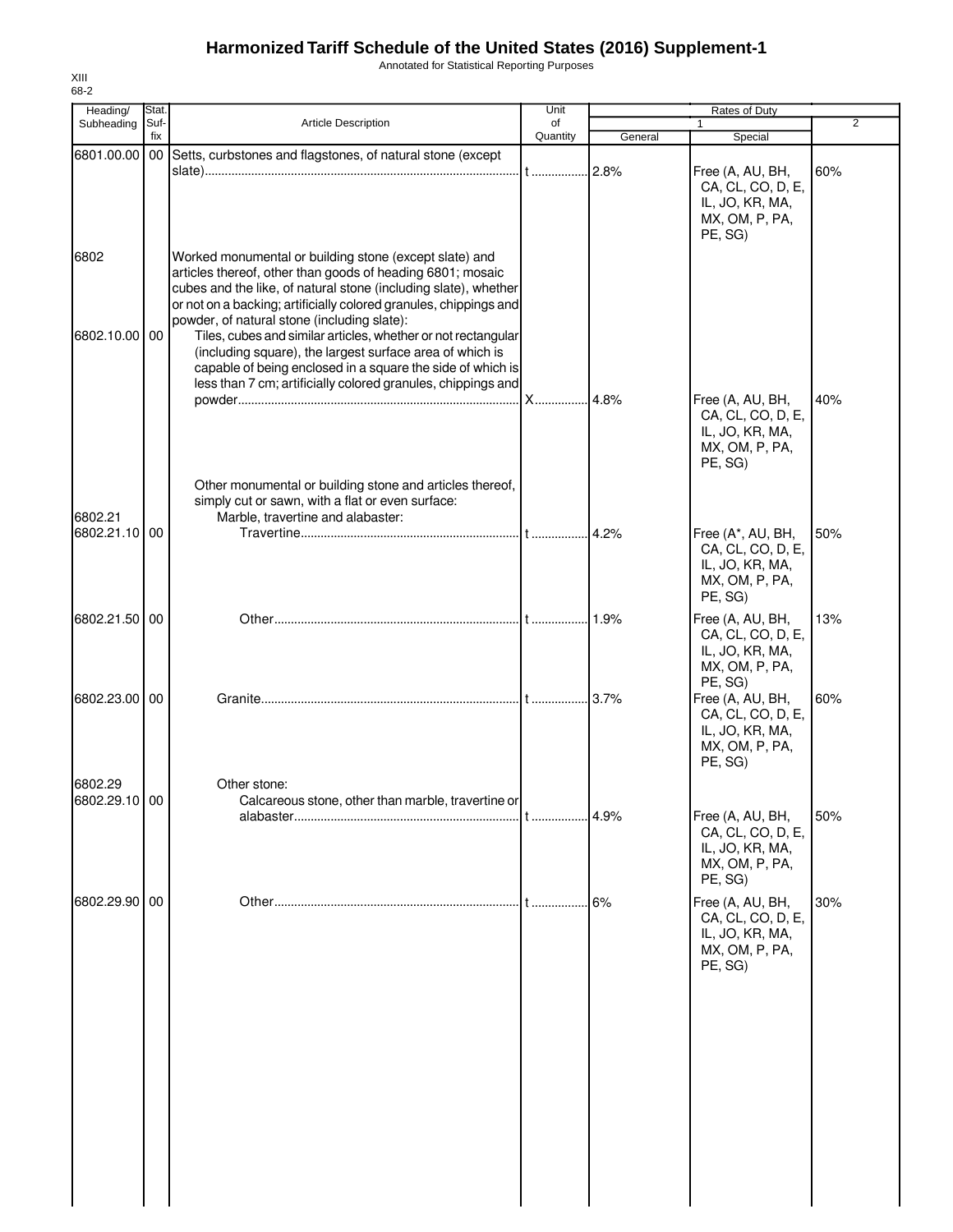Annotated for Statistical Reporting Purposes

| Heading/      | Stat.       |                                                                                                                                                                                                                                                                                                                              | Unit           |         |                                                                                                  |                |  |
|---------------|-------------|------------------------------------------------------------------------------------------------------------------------------------------------------------------------------------------------------------------------------------------------------------------------------------------------------------------------------|----------------|---------|--------------------------------------------------------------------------------------------------|----------------|--|
| Subheading    | Suf-<br>fix | <b>Article Description</b>                                                                                                                                                                                                                                                                                                   | of<br>Quantity | General | Special                                                                                          | $\overline{2}$ |  |
| 6802 (con.)   |             | Worked monumental or building stone (except slate) and<br>articles thereof, other than goods of heading 6801; mosaic<br>cubes and the like, of natural stone (including slate), whether<br>or not on a backing; artificially colored granules, chippings and<br>powder, of natural stone (including slate): (con.)<br>Other: |                |         |                                                                                                  |                |  |
| 6802.91       |             | Marble, travertine and alabaster:<br>Marble:                                                                                                                                                                                                                                                                                 |                |         |                                                                                                  |                |  |
| 6802.91.05 00 |             |                                                                                                                                                                                                                                                                                                                              |                | .2.5%   | Free (A, AU, BH,<br>CA, CL, CO, D, E,<br>IL, JO, KR, MA,<br>MX, OM, P, PA,<br>PE, SG)            | 15%            |  |
| 6802.91.15 00 |             | Travertine:                                                                                                                                                                                                                                                                                                                  |                |         | Free (A, AU, BH,<br>CA, CL, CO, D, E,<br>IL, JO, KR, MA,<br>MX, OM, P, PA,<br>PE, SG)            | 50%            |  |
| 6802.91.20 00 |             | Articles of subheading 6802.21.10 that have<br>been dressed or polished, but not further                                                                                                                                                                                                                                     |                | 4.2%    | Free (A*, AU, BH,<br>CA, CL, CO, D, E,                                                           | 50%            |  |
|               |             |                                                                                                                                                                                                                                                                                                                              |                |         | IL, JO, KR, MA,<br>MX, OM, P, PA,<br>PE, SG)                                                     |                |  |
| 6802.91.25 00 |             |                                                                                                                                                                                                                                                                                                                              |                | .3.7%   | Free (A*, AU, BH,<br>CA, CL, CO, D, E,<br>IL, JO, KR, MA,<br>MX, OM, P, PA,<br>PE, SG)           | 40%            |  |
| 6802.91.30 00 |             |                                                                                                                                                                                                                                                                                                                              |                | .4.7%   | Free (A, AU, BH,<br>CA, CL, CO, D, E,<br>IL, JO, KR, MA,<br>MX, OM, P, PA,                       | 50%            |  |
| 6802.92.00    | 00          |                                                                                                                                                                                                                                                                                                                              |                | .14.9%  | PE, SG)<br>Free (A, AU, BH,<br>CA, CL, CO, D, E,<br>IL, JO, KR, MA,<br>MX, OM, P, PA,<br>PE, SG) | 50%            |  |
| 6802.93.00    |             |                                                                                                                                                                                                                                                                                                                              |                | 3.7%    | Free (A*, AU, BH,<br>CA, CL, CO, D, E,<br>IL, JO, KR, MA,<br>MX, OM, P, PA,<br>PE, SG)           | 60%            |  |
|               | 10          | Articles for monumental or building purposes of<br>subheading 6802.23.00, not cut to size, with only<br>one face surface-worked more than simply cut or                                                                                                                                                                      |                |         |                                                                                                  |                |  |
|               | 20          | Articles for monumental or building purposes of<br>subheading 6802.23.00, cut to size, with one or<br>more faces or edges surface-worked more than<br>simply cut or sawn:                                                                                                                                                    |                |         |                                                                                                  |                |  |
|               | 25          | With a maximum thickness greater than 1.5 cm<br>With a maximum thickness greater than                                                                                                                                                                                                                                        |                |         |                                                                                                  |                |  |
|               | 35          | 7.5 cm:                                                                                                                                                                                                                                                                                                                      |                |         |                                                                                                  |                |  |
|               | 60          |                                                                                                                                                                                                                                                                                                                              |                |         |                                                                                                  |                |  |
|               | 90          |                                                                                                                                                                                                                                                                                                                              |                |         |                                                                                                  |                |  |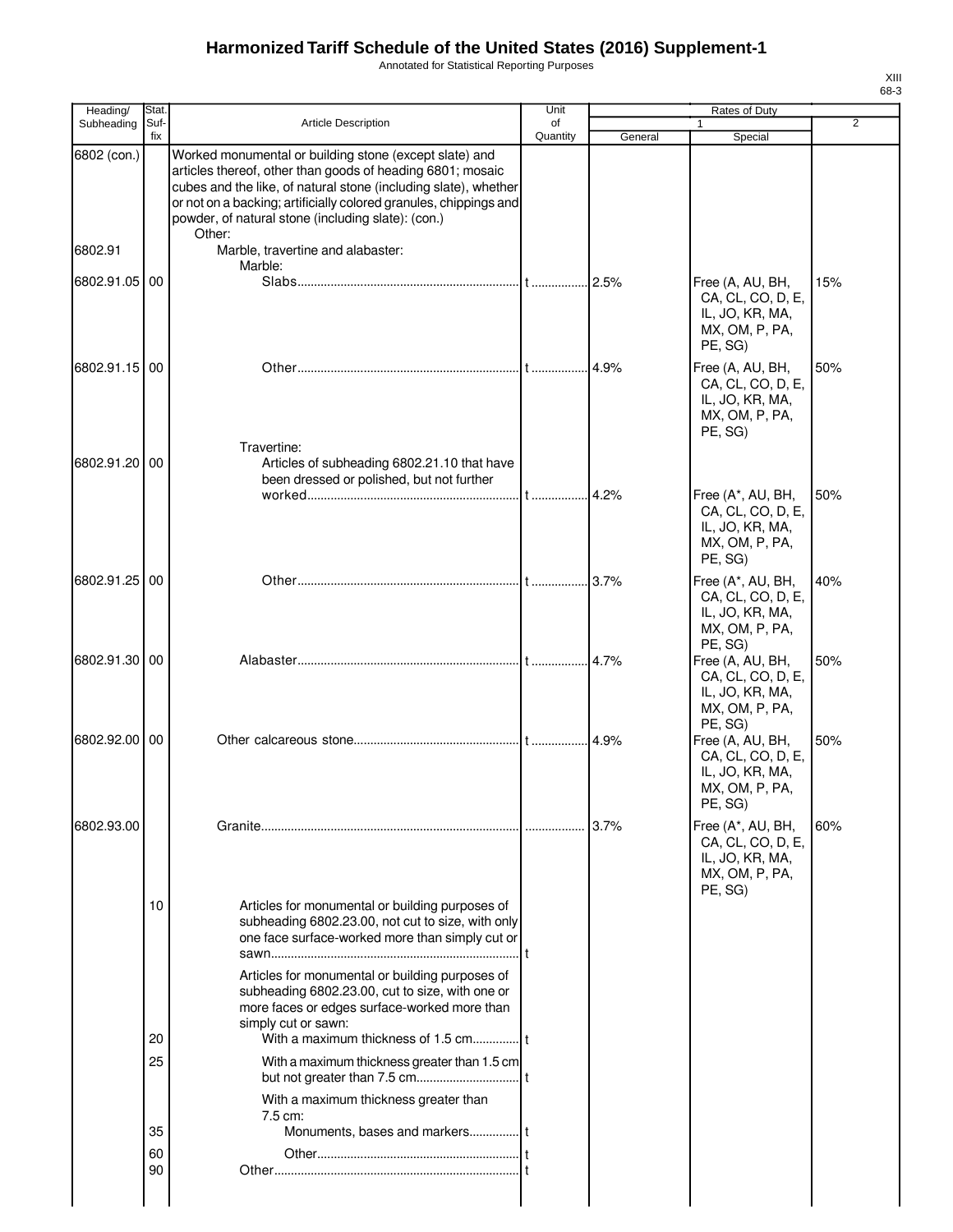Annotated for Statistical Reporting Purposes

| Heading/                 | Stat. |                                                                                                                                                                                                                                                                                                                                                                                             | Unit            |         | Rates of Duty                                                                         |                     |
|--------------------------|-------|---------------------------------------------------------------------------------------------------------------------------------------------------------------------------------------------------------------------------------------------------------------------------------------------------------------------------------------------------------------------------------------------|-----------------|---------|---------------------------------------------------------------------------------------|---------------------|
| Subheading               | Suf-  | <b>Article Description</b>                                                                                                                                                                                                                                                                                                                                                                  | of              |         |                                                                                       | $\overline{2}$      |
| 6802 (con.)              | fix   | Worked monumental or building stone (except slate) and<br>articles thereof, other than goods of heading 6801; mosaic<br>cubes and the like, of natural stone (including slate), whether<br>or not on a backing; artificially colored granules, chippings and<br>powder, of natural stone (including slate): (con.)                                                                          | Quantity        | General | Special                                                                               |                     |
| 6802.99.00               | 30    | Other: (con.)                                                                                                                                                                                                                                                                                                                                                                               |                 |         | Free (A, AU, BH,<br>CA, CL, CO, D, E,<br>IL, JO, KR, MA,<br>MX, OM, P, PA,<br>PE, SG) | 40%                 |
|                          | 60    |                                                                                                                                                                                                                                                                                                                                                                                             |                 |         |                                                                                       |                     |
|                          |       |                                                                                                                                                                                                                                                                                                                                                                                             |                 |         |                                                                                       |                     |
| 6803.00<br>6803.00.10    | 00    | Worked slate and articles of slate or of agglomerated slate:                                                                                                                                                                                                                                                                                                                                |                 | 3.3%    | Free (A, AU, BH,<br>CA, CL, CO, D, E,<br>IL, JO, KR, MA,<br>MX, OM, P, PA,<br>PE, SG) | 25%                 |
| 6803.00.50 00            |       |                                                                                                                                                                                                                                                                                                                                                                                             |                 |         |                                                                                       | 25%                 |
|                          |       |                                                                                                                                                                                                                                                                                                                                                                                             |                 |         |                                                                                       |                     |
| 6804<br>6804.10.00 00    |       | Millstones, grindstones, grinding wheels and the like, without<br>frameworks, for grinding, sharpening, polishing, trueing or<br>cutting, hand sharpening or polishing stones, and parts thereof,<br>of natural stone, of agglomerated natural or artificial abrasives,<br>or of ceramics, with or without parts of other materials:<br>Millstones and grindstones for milling, grinding or |                 |         |                                                                                       |                     |
|                          |       | Other millstones, grindstones, grinding wheels and the<br>like:                                                                                                                                                                                                                                                                                                                             | .l No…………l Free |         |                                                                                       | Free                |
| 6804.21.00               | 10    | Segments for circular sawblades, consisting of                                                                                                                                                                                                                                                                                                                                              |                 |         |                                                                                       | 30%                 |
|                          |       |                                                                                                                                                                                                                                                                                                                                                                                             |                 |         |                                                                                       |                     |
|                          | 80    |                                                                                                                                                                                                                                                                                                                                                                                             |                 |         |                                                                                       |                     |
| 6804.22<br>6804.22.10 00 |       | Of other agglomerated abrasives or of ceramics:                                                                                                                                                                                                                                                                                                                                             |                 |         | Free (A, AU, BH,<br>CA, CL, CO, D, E,<br>IL, JO, KR, MA,<br>MX, OM, P, PA,<br>PE, SG) | $$1.10/kg +$<br>40% |
|                          |       | Other:                                                                                                                                                                                                                                                                                                                                                                                      |                 |         |                                                                                       |                     |
| 6804.22.40 00            |       |                                                                                                                                                                                                                                                                                                                                                                                             |                 |         |                                                                                       | 20%                 |
| 6804.22.60 00            |       |                                                                                                                                                                                                                                                                                                                                                                                             |                 | .l Free |                                                                                       | 30%                 |
| 6804.23.00               | 00    |                                                                                                                                                                                                                                                                                                                                                                                             |                 | Free    |                                                                                       | Free                |
| 6804.30.00 00<br>6805    |       | Natural or artificial abrasive powder or grain, on a base of                                                                                                                                                                                                                                                                                                                                |                 |         |                                                                                       | Free                |
| 6805.10.00 00            |       | textile material, of paper, of paperboard or of other materials,<br>whether or not cut to shape or sewn or otherwise made up:                                                                                                                                                                                                                                                               |                 |         |                                                                                       | 20%                 |
|                          |       |                                                                                                                                                                                                                                                                                                                                                                                             |                 |         |                                                                                       |                     |
| 6805.20.00 00            |       |                                                                                                                                                                                                                                                                                                                                                                                             |                 |         |                                                                                       | 20%                 |
| 6805.30<br>6805.30.10 00 |       | On a base of other materials:<br>Articles wholly or partly coated with abrasives, in the<br>form of sheets, strips, disks, belts, sleeves or similar                                                                                                                                                                                                                                        |                 |         |                                                                                       | 20%                 |
|                          |       |                                                                                                                                                                                                                                                                                                                                                                                             |                 |         |                                                                                       |                     |
| 6805.30.50 00            |       |                                                                                                                                                                                                                                                                                                                                                                                             |                 |         |                                                                                       | 20%                 |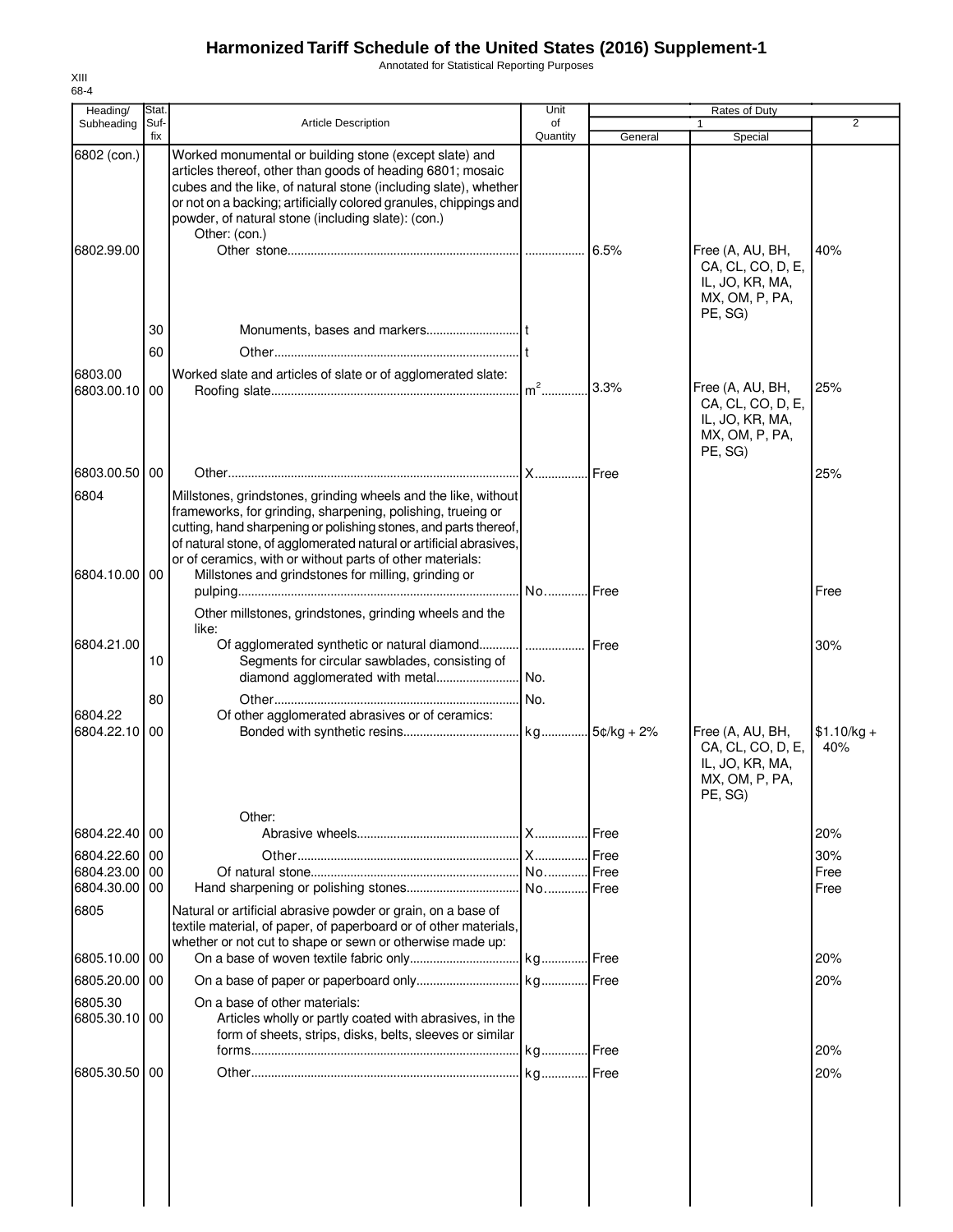Annotated for Statistical Reporting Purposes

| Heading/           | Stat.       |                                                                                                                                                                                                                                                                                                                                                                                   | Unit                 | Rates of Duty |                                                                                                  |     |
|--------------------|-------------|-----------------------------------------------------------------------------------------------------------------------------------------------------------------------------------------------------------------------------------------------------------------------------------------------------------------------------------------------------------------------------------|----------------------|---------------|--------------------------------------------------------------------------------------------------|-----|
| Subheading         | Suf-<br>fix | <b>Article Description</b>                                                                                                                                                                                                                                                                                                                                                        | of<br>Quantity       | General       |                                                                                                  | 2   |
| 6806<br>6806.10.00 |             | Slag wool, rock wool and similar mineral wools; exfoliated<br>vermiculite, expanded clays, foamed slag and similar expanded<br>mineral materials; mixtures and articles of heat-insulating,<br>sound-insulating or sound-absorbing mineral materials, other<br>than those of heading 6811 or 6812, or of chapter 69:<br>Slag wool, rock wool and similar mineral wools (including |                      |               | Special<br>Free (A, AU, BH,<br>CA, CL, CO, D, E,<br>IL, JO, KR, MA,<br>MX, OM, P, PA,<br>PE, SG) | 30% |
|                    | 10          |                                                                                                                                                                                                                                                                                                                                                                                   | m <sup>2</sup>       |               |                                                                                                  |     |
|                    |             | Other:                                                                                                                                                                                                                                                                                                                                                                            |                      |               |                                                                                                  |     |
|                    | 20          |                                                                                                                                                                                                                                                                                                                                                                                   |                      |               |                                                                                                  |     |
|                    | 40          |                                                                                                                                                                                                                                                                                                                                                                                   |                      |               |                                                                                                  |     |
|                    | 60          |                                                                                                                                                                                                                                                                                                                                                                                   |                      |               |                                                                                                  |     |
| 6806.20.00         | 90<br>00    | Exfoliated vermiculite, expanded clays, foamed slag and<br>similar expanded mineral materials (including intermixtures                                                                                                                                                                                                                                                            |                      |               |                                                                                                  |     |
|                    |             |                                                                                                                                                                                                                                                                                                                                                                                   |                      |               |                                                                                                  | 30% |
| 6806.90.00         | 10          | Other:                                                                                                                                                                                                                                                                                                                                                                            |                      | <b>IFree</b>  |                                                                                                  | 30% |
|                    | 20          |                                                                                                                                                                                                                                                                                                                                                                                   |                      |               |                                                                                                  |     |
|                    | 90          |                                                                                                                                                                                                                                                                                                                                                                                   |                      |               |                                                                                                  |     |
| 6807               |             | Articles of asphalt or of similar material (for example, petroleum<br>bitumen or coal tar pitch):                                                                                                                                                                                                                                                                                 |                      |               |                                                                                                  |     |
| 6807.10.00 00      |             |                                                                                                                                                                                                                                                                                                                                                                                   |                      |               |                                                                                                  | 30% |
| 6807.90.00         |             |                                                                                                                                                                                                                                                                                                                                                                                   |                      | 2.7%          | Free (A, AU, BH,<br>CA, CL, CO, D, E,<br>IL, JO, KR, MA,<br>MX, OM, P, PA,<br>PE, SG)            | 35% |
|                    | 10          |                                                                                                                                                                                                                                                                                                                                                                                   |                      |               |                                                                                                  |     |
| 6808.00.00         | 50<br>00    | Panels, boards, tiles, blocks and similar articles of vegetable<br>fiber, of straw or of shavings, chips, particles, sawdust or other                                                                                                                                                                                                                                             |                      |               |                                                                                                  |     |
|                    |             | waste, of wood, agglomerated with cement, plaster or other                                                                                                                                                                                                                                                                                                                        | $m2$ .<br>.          | Free          |                                                                                                  | 20% |
|                    |             |                                                                                                                                                                                                                                                                                                                                                                                   | kg                   |               |                                                                                                  |     |
| 6809               |             | Articles of plaster or of compositions based on plaster:<br>Boards, sheets, panels, tiles and similar articles, not<br>ornamented:                                                                                                                                                                                                                                                |                      |               |                                                                                                  |     |
| 6809.11.00         | 10          | Faced or reinforced with paper or paperboard only                                                                                                                                                                                                                                                                                                                                 | kg<br>m <sup>2</sup> | <b>I</b> Free |                                                                                                  | 30% |
|                    | 80          |                                                                                                                                                                                                                                                                                                                                                                                   | kg<br>m <sup>2</sup> |               |                                                                                                  |     |
| 6809.19.00         | 00          |                                                                                                                                                                                                                                                                                                                                                                                   | X                    | .13%          | Free (A, AU, BH,<br>CA, CL, CO, D, E,                                                            | 35% |
| 6809.90.00 00      |             |                                                                                                                                                                                                                                                                                                                                                                                   |                      | <b>I</b> Free | IL, JO, KR, MA,<br>MX, OM, P, PA,<br>PE, SG)                                                     | 60% |
|                    |             |                                                                                                                                                                                                                                                                                                                                                                                   |                      |               |                                                                                                  |     |

XIII 68-5

1/ See subheading 9902.25.72.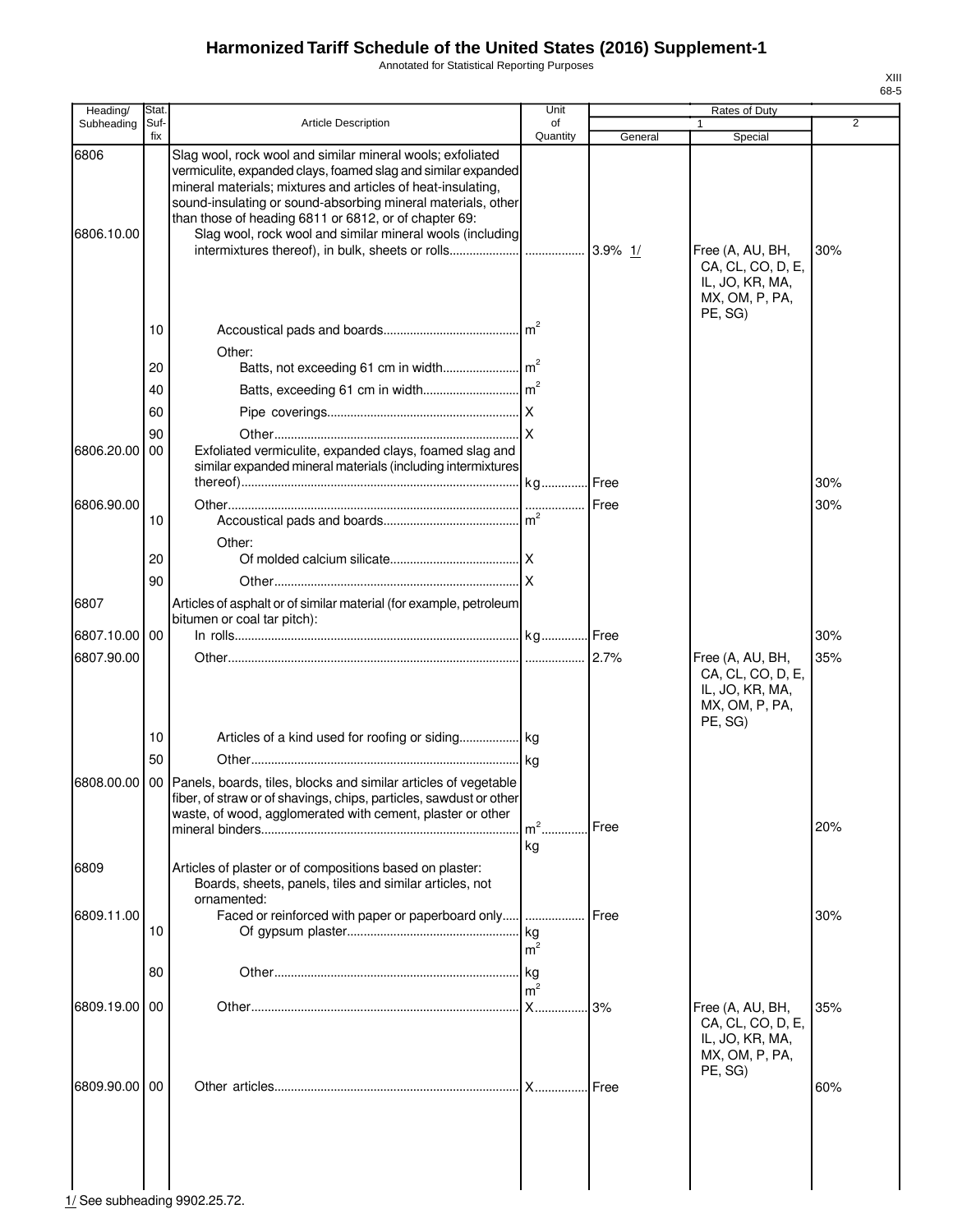Annotated for Statistical Reporting Purposes

| Heading/                 | Stat.       |                                                                                            | Unit           |         | Rates of Duty                         |            |
|--------------------------|-------------|--------------------------------------------------------------------------------------------|----------------|---------|---------------------------------------|------------|
| Subheading               | Suf-<br>fix | <b>Article Description</b>                                                                 | of<br>Quantity | General | Special                               | 2          |
| 6810                     |             | Articles of cement, of concrete or of artificial stone, whether                            |                |         |                                       |            |
|                          |             | or not reinforced:<br>Tiles, flagstones, bricks and similar articles:                      |                |         |                                       |            |
| 6810.11.00               |             |                                                                                            |                | 3.2%    | Free (A, AU, BH,                      | 30%        |
|                          |             |                                                                                            |                |         | CA, CL, CO, D, E,                     |            |
|                          |             |                                                                                            |                |         | IL, JO, KR, MA,<br>MX, OM, P, PA,     |            |
|                          |             |                                                                                            |                |         | PE, SG)                               |            |
|                          | 10          | Containing by weight more than 70 percent                                                  |                |         |                                       |            |
|                          |             | magnesia, expressed as MgO, with carbon content<br>ranging from trace amounts to less than |                |         |                                       |            |
|                          |             | 30 percent, and chemically bonded by resin or                                              |                |         |                                       |            |
|                          |             |                                                                                            | .Ix            |         |                                       |            |
|                          | 70          |                                                                                            |                |         |                                       |            |
| 6810.19                  |             | Other:<br>Floor and wall tiles:                                                            |                |         |                                       |            |
| 6810.19.12 00            |             | Of stone agglomerated with binders other than                                              |                |         |                                       |            |
|                          |             |                                                                                            | $m2$           | 4.9%    | Free (A, AU, BH,                      | 40%        |
|                          |             |                                                                                            |                |         | CA, CL, CO, D, E,<br>IL, JO, KR, MA,  |            |
|                          |             |                                                                                            |                |         | MX, OM, P, PA,                        |            |
|                          |             |                                                                                            |                |         | PE, SG)                               |            |
| 6810.19.14               | 00          |                                                                                            |                | 9%      | Free (A, AU, BH,<br>CA, CL, CO, D, E, | 55%        |
|                          |             |                                                                                            |                |         | IL, JO, KR, MA,                       |            |
|                          |             |                                                                                            |                |         | MX, OM, P, PA,                        |            |
| 6810.19.50 00            |             |                                                                                            |                |         | PE, SG)<br>Free (A, AU, BH,           | 30%        |
|                          |             |                                                                                            |                |         | CA, CL, CO, D, E,                     |            |
|                          |             |                                                                                            |                |         | IL, JO, KR, MA,                       |            |
|                          |             |                                                                                            |                |         | MX, OM, P, PA,<br>PE, SG)             |            |
|                          |             | Other articles:                                                                            |                |         |                                       |            |
| 6810.91.00 00            |             | Prefabricated structural components for building or                                        |                |         |                                       |            |
|                          |             |                                                                                            |                | Free    |                                       | 30%        |
| 6810.99.00               | 10          | Agglomerated quartz slabs of the type used for                                             | .              | Free    |                                       | 30%        |
|                          |             |                                                                                            | m <sup>2</sup> |         |                                       |            |
|                          | 80          |                                                                                            |                |         |                                       |            |
| 6811                     |             | Articles of asbestos-cement, of cellulose fiber-cement or the                              |                |         |                                       |            |
|                          |             | like:                                                                                      |                |         |                                       |            |
| 6811.40.00 00            |             |                                                                                            | . kg Free      |         |                                       | 2.2¢/kg    |
| 6811.81.00 00            |             | Not containing asbestos:                                                                   |                |         |                                       | 2.2¢/kg    |
| 6811.82.00               | 00          | Other sheets, panels, tiles and similar articles kg                                        |                | Free    |                                       |            |
|                          |             |                                                                                            |                |         |                                       | 2.2¢/kg    |
| 6811.89<br>6811.89.10 00 |             | Other articles:                                                                            |                |         |                                       | $1.7$ ¢/kg |
| 6811.89.90 00            |             |                                                                                            |                |         |                                       | 2.2¢/kg    |
|                          |             |                                                                                            |                |         |                                       |            |
|                          |             |                                                                                            |                |         |                                       |            |
|                          |             |                                                                                            |                |         |                                       |            |
|                          |             |                                                                                            |                |         |                                       |            |
|                          |             |                                                                                            |                |         |                                       |            |
|                          |             |                                                                                            |                |         |                                       |            |
|                          |             |                                                                                            |                |         |                                       |            |
|                          |             |                                                                                            |                |         |                                       |            |
|                          |             |                                                                                            |                |         |                                       |            |
|                          |             |                                                                                            |                |         |                                       |            |
|                          |             |                                                                                            |                |         |                                       |            |
|                          |             |                                                                                            |                |         |                                       |            |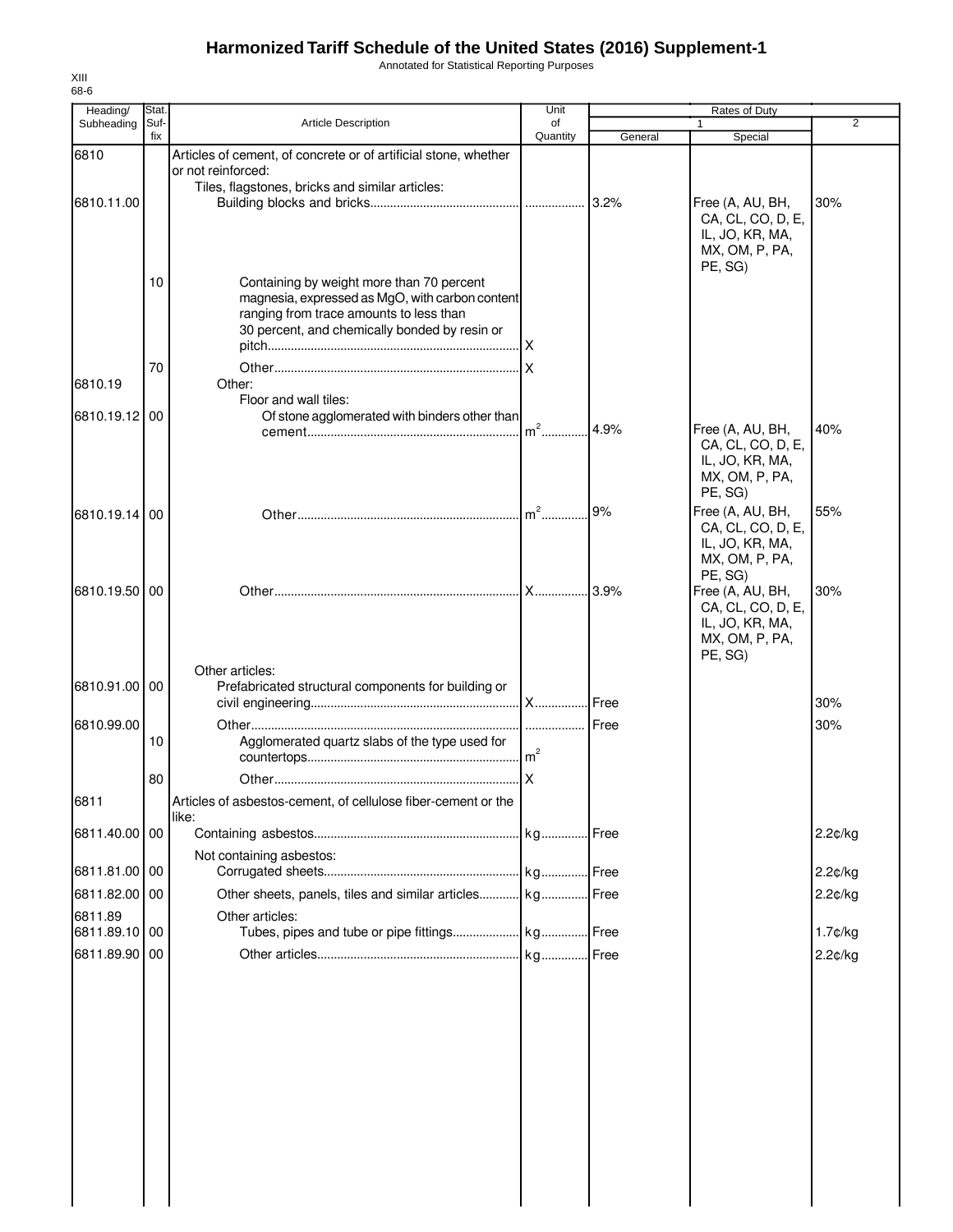Annotated for Statistical Reporting Purposes

| Heading/        | Stat.       |                                                                                                                                                                                                                                                                                                                                             | Unit           | <b>Rates of Duty</b> |                                                                                    |     |
|-----------------|-------------|---------------------------------------------------------------------------------------------------------------------------------------------------------------------------------------------------------------------------------------------------------------------------------------------------------------------------------------------|----------------|----------------------|------------------------------------------------------------------------------------|-----|
| Subheading      | Suf-<br>fix | Article Description                                                                                                                                                                                                                                                                                                                         | of<br>Quantity | General              | $\mathbf{1}$<br>Special                                                            | 2   |
| 6812<br>6812.80 |             | Fabricated asbestos fibers; mixtures with a basis of asbestos<br>or with a basis of asbestos and magnesium carbonate; articles<br>of such mixtures or of asbestos (for example, thread, woven<br>fabric, clothing, headgear, footwear, gaskets), whether or not<br>reinforced, other than goods of heading 6811 or 6813:<br>Of crocidolite: |                |                      |                                                                                    |     |
| 6812.80.10 00   |             |                                                                                                                                                                                                                                                                                                                                             |                |                      | Free (AU, BH, CA,<br>CL, CO, D, E, IL,<br>JO, KR, MA, MX,<br>OM, P, PA, PE,<br>SG) | 35% |
| 6812.80.90 00   |             | Other:                                                                                                                                                                                                                                                                                                                                      |                |                      |                                                                                    | 35% |
| 6812.91.10 00   |             | Clothing, clothing accessories, footwear and headgear:                                                                                                                                                                                                                                                                                      | kg 8.3%        |                      | Free (AU, BH, CA,<br>CL, CO, D, E, IL,<br>JO, KR, MA, MX,<br>OM, P, PA, PE,<br>SG) | 35% |
| 6812.91.90 00   |             |                                                                                                                                                                                                                                                                                                                                             |                |                      |                                                                                    | 35% |
| 6812.92.00 00   |             |                                                                                                                                                                                                                                                                                                                                             |                |                      |                                                                                    | 25% |
| 6812.93.00 00   |             | Compressed asbestos fiber jointing, in sheets or                                                                                                                                                                                                                                                                                            |                |                      |                                                                                    | 25% |
| 6812.99.00      |             |                                                                                                                                                                                                                                                                                                                                             |                |                      |                                                                                    | 25% |
|                 | 01          | Fabricated asbestos fibers; mixtures with a basis<br>of asbestos or with a basis of asbestos and                                                                                                                                                                                                                                            |                |                      |                                                                                    |     |
|                 |             |                                                                                                                                                                                                                                                                                                                                             |                |                      |                                                                                    |     |
|                 | 02          |                                                                                                                                                                                                                                                                                                                                             |                |                      |                                                                                    |     |
|                 | 03          | Cords and string, whether or not plaited kg                                                                                                                                                                                                                                                                                                 |                |                      |                                                                                    |     |
|                 | 04          |                                                                                                                                                                                                                                                                                                                                             |                |                      |                                                                                    |     |
|                 | 10          | Other:                                                                                                                                                                                                                                                                                                                                      |                |                      |                                                                                    |     |
|                 |             | Other:                                                                                                                                                                                                                                                                                                                                      |                |                      |                                                                                    |     |
|                 | 20          |                                                                                                                                                                                                                                                                                                                                             |                |                      |                                                                                    |     |
|                 | 25          |                                                                                                                                                                                                                                                                                                                                             |                |                      |                                                                                    |     |
|                 | 55          |                                                                                                                                                                                                                                                                                                                                             |                |                      |                                                                                    |     |
|                 |             |                                                                                                                                                                                                                                                                                                                                             |                |                      |                                                                                    |     |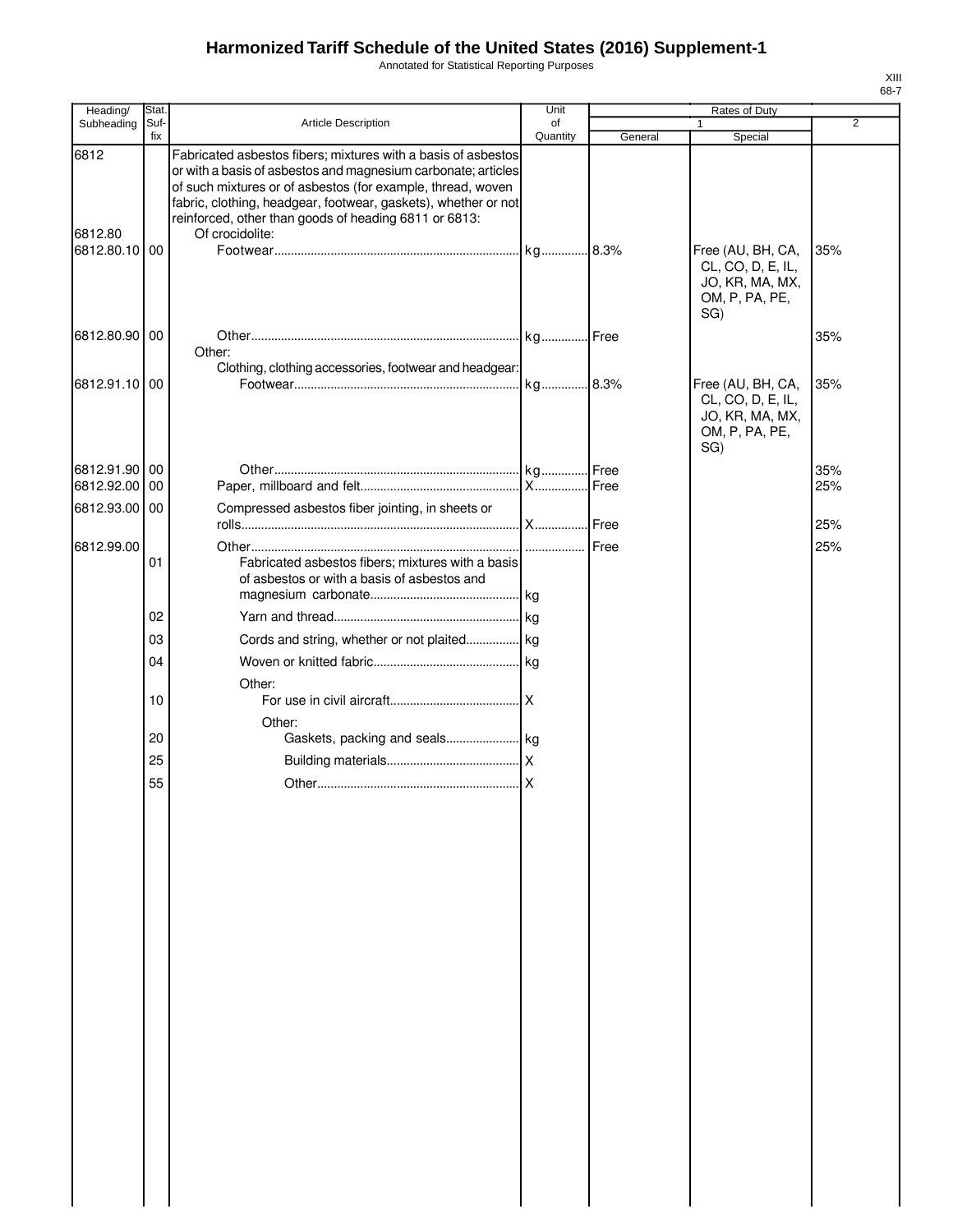Annotated for Statistical Reporting Purposes

| Heading/      | Stat.       |                                                                                                       | Unit     | Rates of Duty |                                      |                |
|---------------|-------------|-------------------------------------------------------------------------------------------------------|----------|---------------|--------------------------------------|----------------|
| Subheading    | Suf-<br>fix | <b>Article Description</b>                                                                            | of       |               |                                      | $\overline{2}$ |
| 6813          |             | Friction material and articles thereof (for example, sheets, rolls,                                   | Quantity | General       | Special                              |                |
|               |             | strips, segments, discs, washers, pads), not mounted, for                                             |          |               |                                      |                |
|               |             | brakes, for clutches or the like, with a basis of asbestos, of                                        |          |               |                                      |                |
|               |             | other mineral substances or of cellulose, whether or not<br>combined with textile or other materials: |          |               |                                      |                |
| 6813.20.00    |             |                                                                                                       |          | Free          |                                      | 25%            |
|               |             | Brake linings and pads:                                                                               |          |               |                                      |                |
|               | 10          |                                                                                                       |          |               |                                      |                |
|               | 15          |                                                                                                       |          |               |                                      |                |
|               |             | Other:                                                                                                |          |               |                                      |                |
|               | 20          |                                                                                                       |          |               |                                      |                |
|               | 25          |                                                                                                       |          |               |                                      |                |
| 6813.81.00    |             | Not containing asbestos:                                                                              |          |               |                                      |                |
|               | 10          | Articles for use in civil aircraft, with a basis of                                                   |          |               |                                      | 25%            |
|               |             |                                                                                                       |          |               |                                      |                |
|               | 50          |                                                                                                       |          |               |                                      |                |
| 6813.89.00    |             |                                                                                                       |          | <b>I</b> Free |                                      | 25%            |
|               | 10          | Articles for use in civil aircraft, with a basis of                                                   |          |               |                                      |                |
|               |             |                                                                                                       |          |               |                                      |                |
|               | 50          |                                                                                                       | X        |               |                                      |                |
| 6814          |             | Worked mica and articles of mica, including agglomerated or                                           |          |               |                                      |                |
|               |             | reconstituted mica, whether or not on a support of paper,                                             |          |               |                                      |                |
|               |             | paperboard or other materials:                                                                        |          |               |                                      |                |
| 6814.10.00 00 |             | Plates, sheets and strips of agglomerated or reconstituted                                            |          |               | Free (A, AU, B, BH, 140%             |                |
|               |             |                                                                                                       |          |               | CA, CL, CO, D, E,                    |                |
|               |             |                                                                                                       |          |               | IL, JO, KR, MA,                      |                |
|               |             |                                                                                                       |          |               | MX, OM, P, PA,                       |                |
|               |             |                                                                                                       |          |               | PE, SG)                              |                |
| 6814.90.00 00 |             |                                                                                                       |          |               | Free (A, AU, B, BH, 45%              |                |
|               |             |                                                                                                       |          |               | CA, CL, CO, D, E,<br>IL, JO, KR, MA, |                |
|               |             |                                                                                                       |          |               | MX, OM, P, PA,                       |                |
|               |             |                                                                                                       |          |               | PE, SG)                              |                |
|               |             |                                                                                                       |          |               |                                      |                |
|               |             |                                                                                                       |          |               |                                      |                |
|               |             |                                                                                                       |          |               |                                      |                |
|               |             |                                                                                                       |          |               |                                      |                |
|               |             |                                                                                                       |          |               |                                      |                |
|               |             |                                                                                                       |          |               |                                      |                |
|               |             |                                                                                                       |          |               |                                      |                |
|               |             |                                                                                                       |          |               |                                      |                |
|               |             |                                                                                                       |          |               |                                      |                |
|               |             |                                                                                                       |          |               |                                      |                |
|               |             |                                                                                                       |          |               |                                      |                |
|               |             |                                                                                                       |          |               |                                      |                |
|               |             |                                                                                                       |          |               |                                      |                |
|               |             |                                                                                                       |          |               |                                      |                |
|               |             |                                                                                                       |          |               |                                      |                |
|               |             |                                                                                                       |          |               |                                      |                |
|               |             |                                                                                                       |          |               |                                      |                |
|               |             |                                                                                                       |          |               |                                      |                |
|               |             |                                                                                                       |          |               |                                      |                |
|               |             |                                                                                                       |          |               |                                      |                |
|               |             |                                                                                                       |          |               |                                      |                |
|               |             |                                                                                                       |          |               |                                      |                |
|               |             |                                                                                                       |          |               |                                      |                |
|               |             |                                                                                                       |          |               |                                      |                |